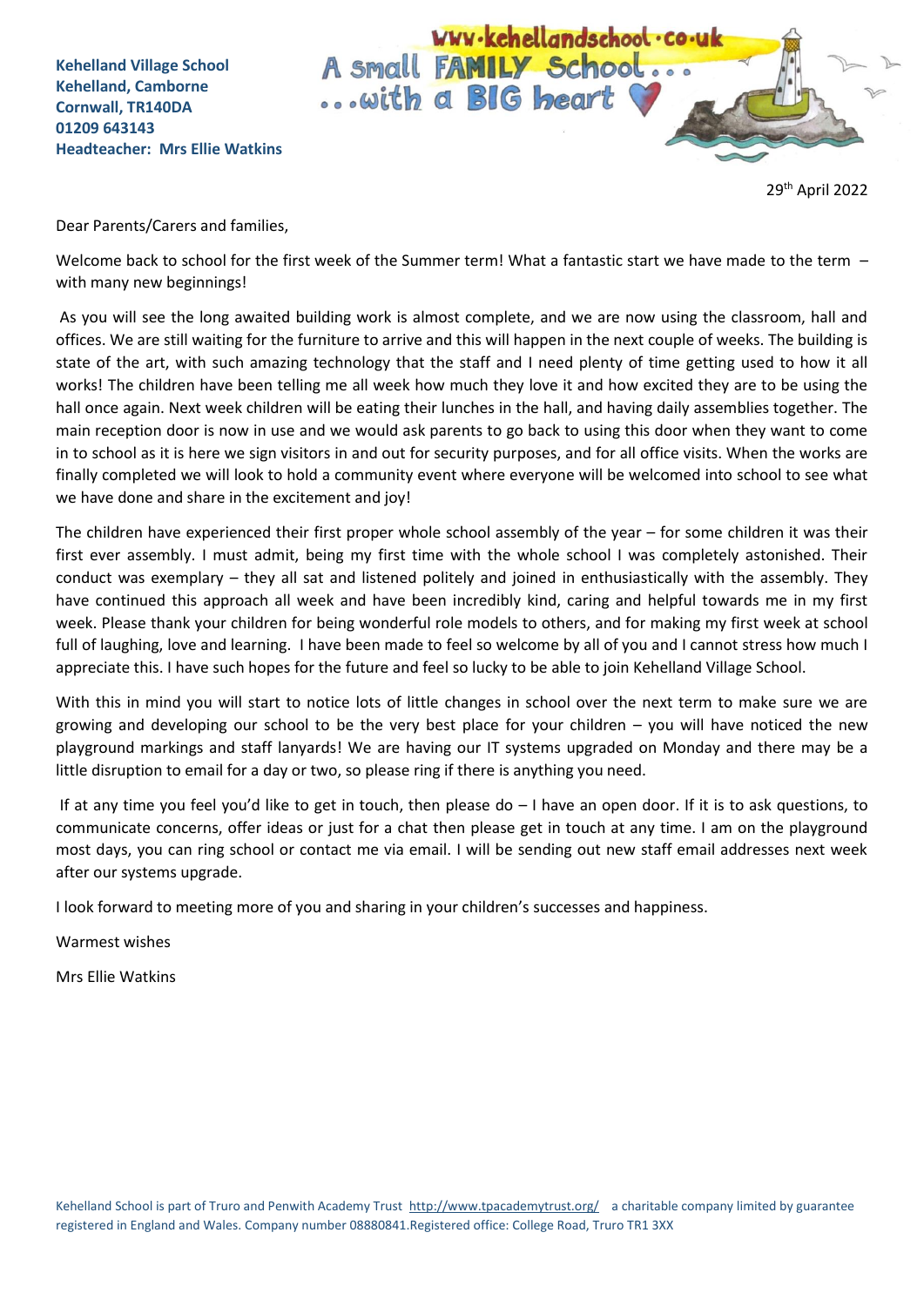

## **Lighthouse Keepers**





### **Class 3 Book Reviews**

Two great book reviews this week from Edward and Scarlett. Both very different books but enjoyed very much and given 5 star ratings! The books are now starting to make their way around the class!

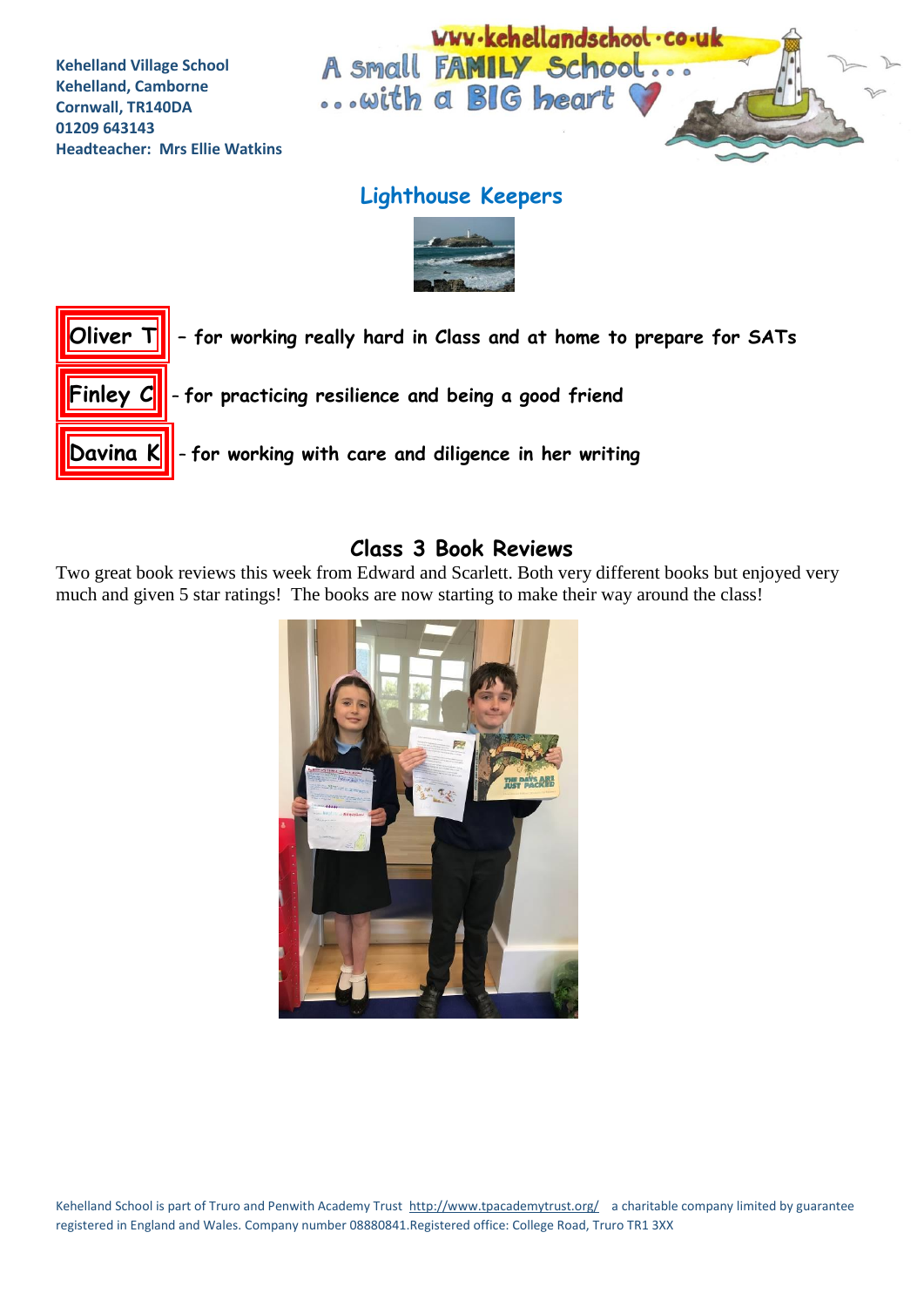# **A Teddy for Masha & Sasha Campaign**

... with a BIG heart

A small FAMILY School...

WWW.kehellandschool.co.uk

The school is going to be a drop off/collection point for packs to be sent to children fleeing the war in Ukraine. We are very proud to do whatever we can to help and would encourage everyone to look at the flyer and put together as many packs as they can afford. Thank you.

| Out of the woods play and creative arts therapy CIC are<br>supporting Play therapy Poland and the Social Committee in their 'A Teddy for Masha and Sasha'<br>campaign.                                                                                                                                                                                                                                                  |  |  |
|-------------------------------------------------------------------------------------------------------------------------------------------------------------------------------------------------------------------------------------------------------------------------------------------------------------------------------------------------------------------------------------------------------------------------|--|--|
| A Teddy for Masha and Sasha is an 'anti stress package' for every child refugee from Ukraine. A child<br>with this type of set will be able to respond and occupy him/herself in a life controlled by war. Play<br>reduces children's stress levels, and releases endorphins and oxytocin - the happiness hormones<br>$\heartsuit$ – which at this moment is vitally important because of ASD (Accute Stress Disorder). |  |  |
| Please can you donate one or more of the below items to your pre-school/school/college/university<br>reception.<br>A collection will be made at the end of the summer term.                                                                                                                                                                                                                                             |  |  |
| Each package will contain the following items:                                                                                                                                                                                                                                                                                                                                                                          |  |  |
| 1. Teddy bear, max 30cm                                                                                                                                                                                                                                                                                                                                                                                                 |  |  |
| 2. Drawing paper / pad                                                                                                                                                                                                                                                                                                                                                                                                  |  |  |
| 3. Crayons / coloured pencils                                                                                                                                                                                                                                                                                                                                                                                           |  |  |
| 4. Markers                                                                                                                                                                                                                                                                                                                                                                                                              |  |  |
| 5. Bubble blowing set                                                                                                                                                                                                                                                                                                                                                                                                   |  |  |
| 6. Fidget pad or other fidget toy                                                                                                                                                                                                                                                                                                                                                                                       |  |  |
| 7. "Squishy" (anti-stress toy)                                                                                                                                                                                                                                                                                                                                                                                          |  |  |
| 8. Play-doh                                                                                                                                                                                                                                                                                                                                                                                                             |  |  |
| All the items will be packed into a drawstring bag, backed into boxes and transported to Poland to<br>then be handed out to those children/young people in need of a distraction from the horrors of this<br>dreadful war.                                                                                                                                                                                              |  |  |

Kehelland School is part of Truro and Penwith Academy Trust<http://www.tpacademytrust.org/> a charitable company limited by guarantee registered in England and Wales. Company number 08880841.Registered office: College Road, Truro TR1 3XX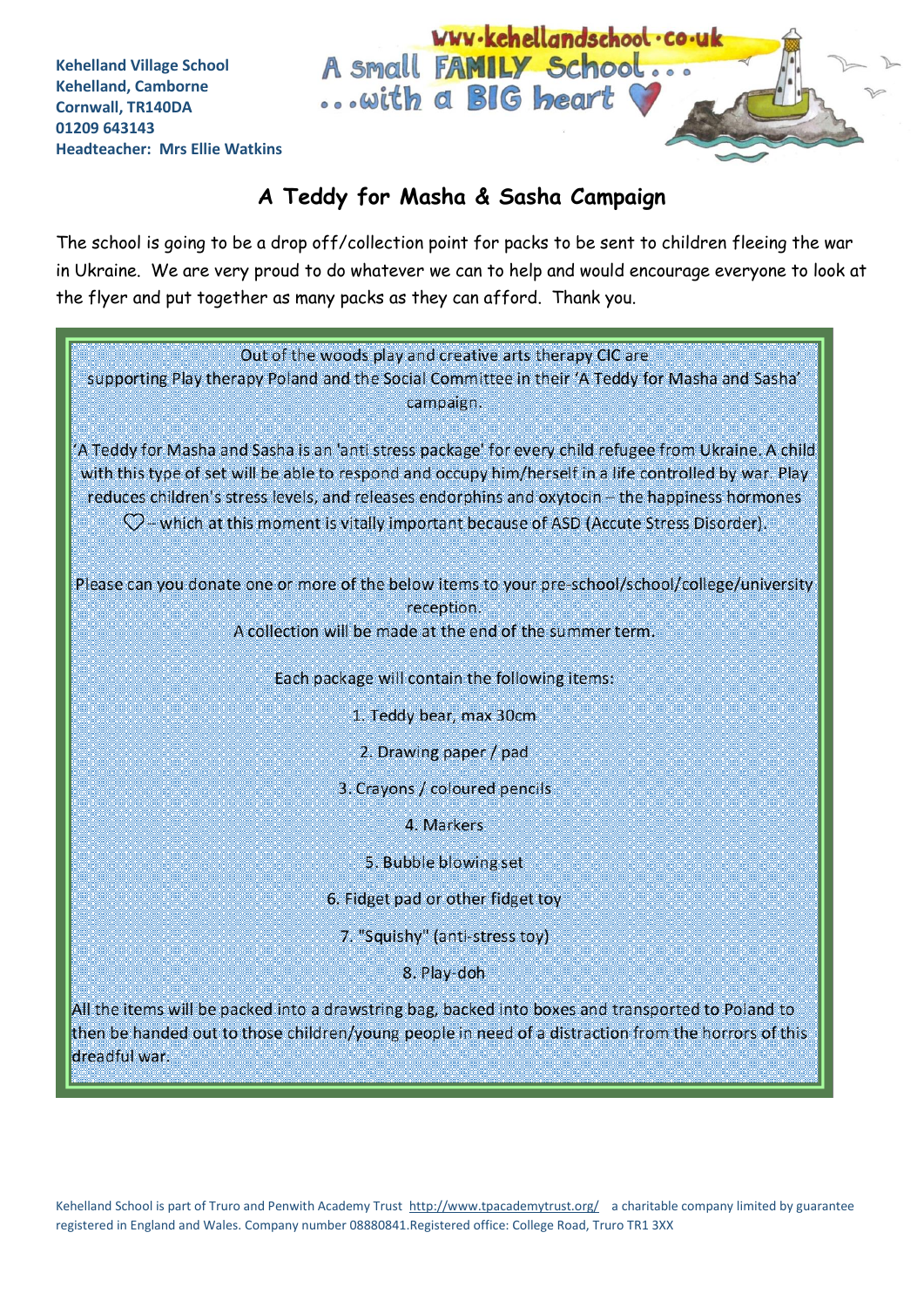

## **Uniform**

It is lovely to see children back at school and we thank you for making sure your child is dressed smartly in the correct uniform which is:

Navy blue sweatshirt Navy blue cardigan (for use with summer dresses/pinafores) Blue/yellow/green polo shirt Black trousers/Black skirt or pinafore (**no leggings**) Gingham dress in blue/yellow/green (**summer term only**) Black tailored shorts White socks or black tights (girls) Black socks (boys) Black shoes PE T-shirt (seal/oyster catcher/grasshopper emblem) Black shorts Trainers

Uniform is available from Trophy Textiles at Pool Business Park.

Children should now come to school dressed in uniform each day and bring their full PE kit with them to change into on PE days. The PE kit should remain in school all week and may be taken home at the weekend for washing. Thank you.

#### **Monies**

Parents find it useful to have an up to date list of costs for swimming, lunches etc. These are the up to date prices for the Summer Term.

| Friday Tuck Shop | 20p per child                |
|------------------|------------------------------|
| School Dinners   | £2.34 per meal               |
| Swimming         | £2.50 per child, per session |



Monies can be sent in with your child in a **clearly marked envelope or bag** either weekly, half-termly or termly. The exception being the Friday Tuck money which the children normally bring with them each Friday.

Payments (except for tuck money) can also be made by BACs (this method is preferred), using the following information:

**Bank: Lloyds Bank, Truro**

**A/c No: 39582568**

**Sort Code: 30-98-76**

**Ref: PKH/Surname/whatever the money is for**

Thank you.